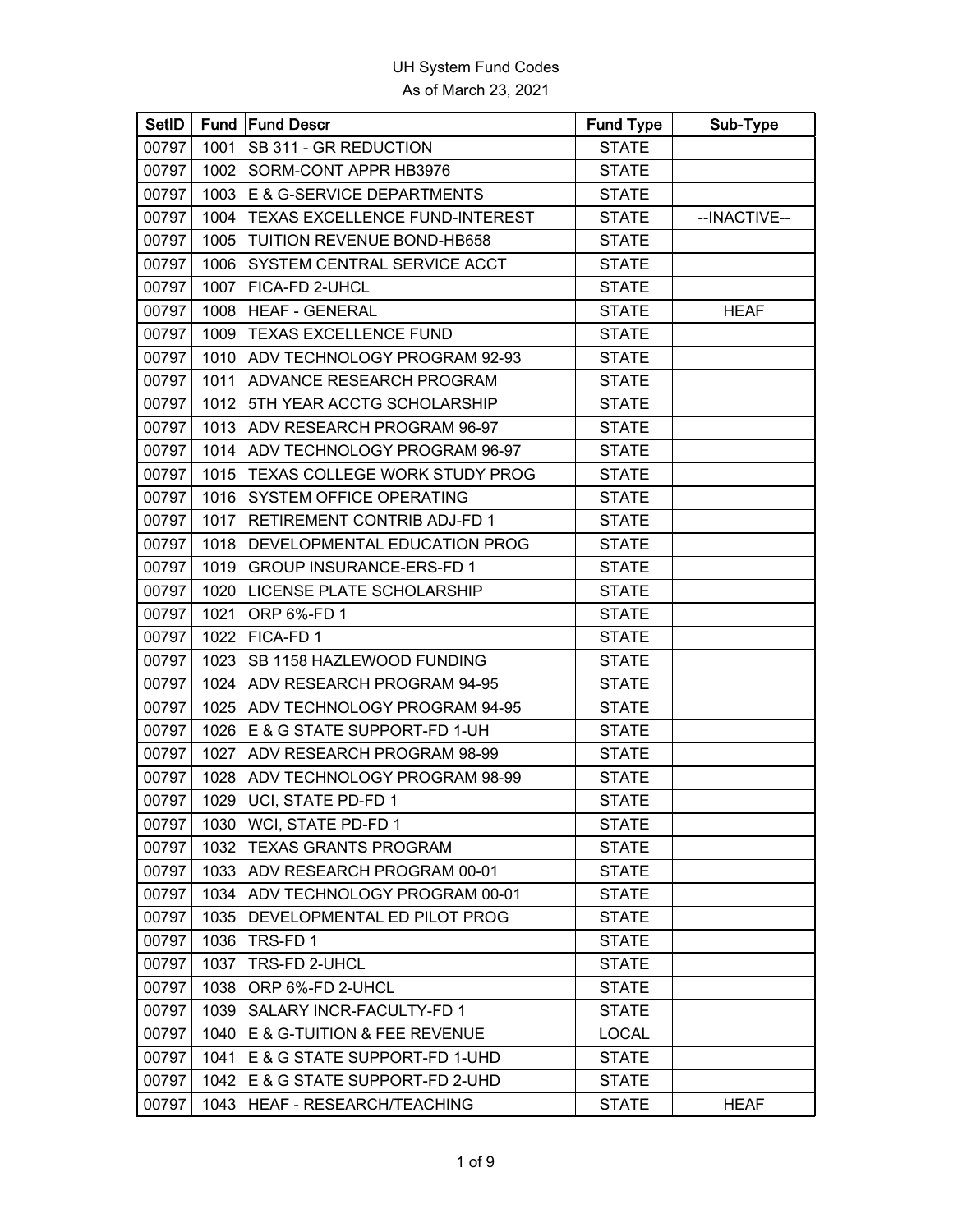| <b>SetID</b> |      | <b>Fund Fund Descr</b>         | <b>Fund Type</b> | Sub-Type    |
|--------------|------|--------------------------------|------------------|-------------|
| 00797        | 1044 | HEAF - INFORMATION TECHNOLOGY  | <b>STATE</b>     | <b>HEAF</b> |
| 00797        | 1045 | <b>HEAF - LIBRARY</b>          | <b>STATE</b>     | <b>HEAF</b> |
| 00797        | 1046 | HEAF - CAPITAL SUPPORT PGMS    | <b>STATE</b>     | <b>HEAF</b> |
| 00797        | 1047 | SALARY INCR-NON-FACULTY-FD 1   | <b>STATE</b>     |             |
| 00797        | 1048 | SALARY INCR-NON-FAC-FD2-UHCL   | <b>STATE</b>     |             |
| 00797        | 1050 | E & G-OTHER LOCAL ACTIVITY     | <b>LOCAL</b>     |             |
| 00797        | 1051 | E & G STATE SUPPORT-FD 1-UHCL  | <b>STATE</b>     |             |
| 00797        | 1052 | E & G STATE SUPPORT-FD 2-UHCL  | <b>STATE</b>     |             |
| 00797        | 1053 | E & G-FUND BALANCE             | <b>LOCAL</b>     |             |
| 00797        | 1054 | E & G STATE SUPPORT-FD 2-UH    | <b>STATE</b>     |             |
| 00797        | 1055 | SALARY INCR-FACULTY-FD 2-UH    | <b>STATE</b>     |             |
| 00797        | 1056 | SALARY INCR-FACULTY-FD 2-UHCL  | <b>STATE</b>     |             |
| 00797        | 1057 | SALARY INCR-FACULTY-FD 2-UHD   | <b>STATE</b>     |             |
| 00797        | 1058 | SALARY INCR-FACULTY-FD 2-UHV   | <b>STATE</b>     |             |
| 00797        | 1059 | UNAPPROP ACTIVITY-FD 2-UHCL    | <b>STATE</b>     |             |
| 00797        | 1061 | E & G STATE SUPPORT-FD 1-UHV   | <b>STATE</b>     |             |
| 00797        | 1062 | E & G STATE SUPPORT-FD 2-UHV   | <b>STATE</b>     |             |
| 00797        | 1063 | UNAPPROP ACTIVITY-FD 2-UHV     | <b>STATE</b>     |             |
| 00797        | 1065 | UNAPPROP ACTIVITY-FD 2-UH      | <b>STATE</b>     |             |
| 00797        | 1068 | UNAPPROP ACTIVITY-FD 2-UHD     | <b>STATE</b>     |             |
| 00797        | 1069 | SALARY INCR-NON-FACULTY-FD2-UH | <b>STATE</b>     |             |
| 00797        | 1070 | SALARY INCR-NON-FAC-FD 2-UHD   | <b>STATE</b>     |             |
| 00797        | 1071 | SALARY INCR-NON-FAC-FD 2-UHV   | <b>STATE</b>     |             |
| 00797        | 1072 | FICA-FD 2-UH                   | <b>STATE</b>     |             |
| 00797        | 1073 | FICA-FD 2-UHD                  | <b>STATE</b>     |             |
| 00797        | 1074 | FICA-FD 2-UHV                  | <b>STATE</b>     |             |
| 00797        | 1075 | TRS-FD 2-UH                    | <b>STATE</b>     |             |
| 00797        | 1076 | TRS-FD 2-UHD                   | <b>STATE</b>     |             |
| 00797        | 1077 | TRS-FD 2-UHV                   | <b>STATE</b>     |             |
| 00797        | 1078 | ORP 6%-FD 2-UH                 | <b>STATE</b>     |             |
| 00797        | 1079 | ORP 6%-FD 2-UHD                | <b>STATE</b>     |             |
| 00797        | 1080 | ORP 6%-FD 2-UHV                | <b>STATE</b>     |             |
| 00797        | 1081 | <b>LONGEVITY INCR-FD 1</b>     | <b>STATE</b>     |             |
| 00797        | 1082 | LONGEVITY INCR-FD 2-UH         | <b>STATE</b>     |             |
| 00797        | 1083 | SWCAP-STWD COST ALLOC-FD 2-UH  | <b>STATE</b>     |             |
| 00797        | 1084 | LONGEVITY INCR-FD 2-UHD        | <b>STATE</b>     |             |
| 00797        | 1085 | LONGEVITY INCR-FD 2-UHV        | <b>STATE</b>     |             |
| 00797        | 1086 | ADV RESEARCH PROGRAM 02-03     | <b>STATE</b>     |             |
| 00797        | 1087 | ADV TECHNOLOGY PROGRAM 02-03   | <b>STATE</b>     |             |
| 00797        | 1088 | DRAMATIC ENROLLMENT GRWTH FD   | <b>STATE</b>     |             |
| 00797        | 1089 | LONGEVITY INCR-FD 2-UHCL       | <b>STATE</b>     |             |
| 00797        | 1090 | SWCAP-STWD COST ALLOC-FD 2-UHV | <b>STATE</b>     |             |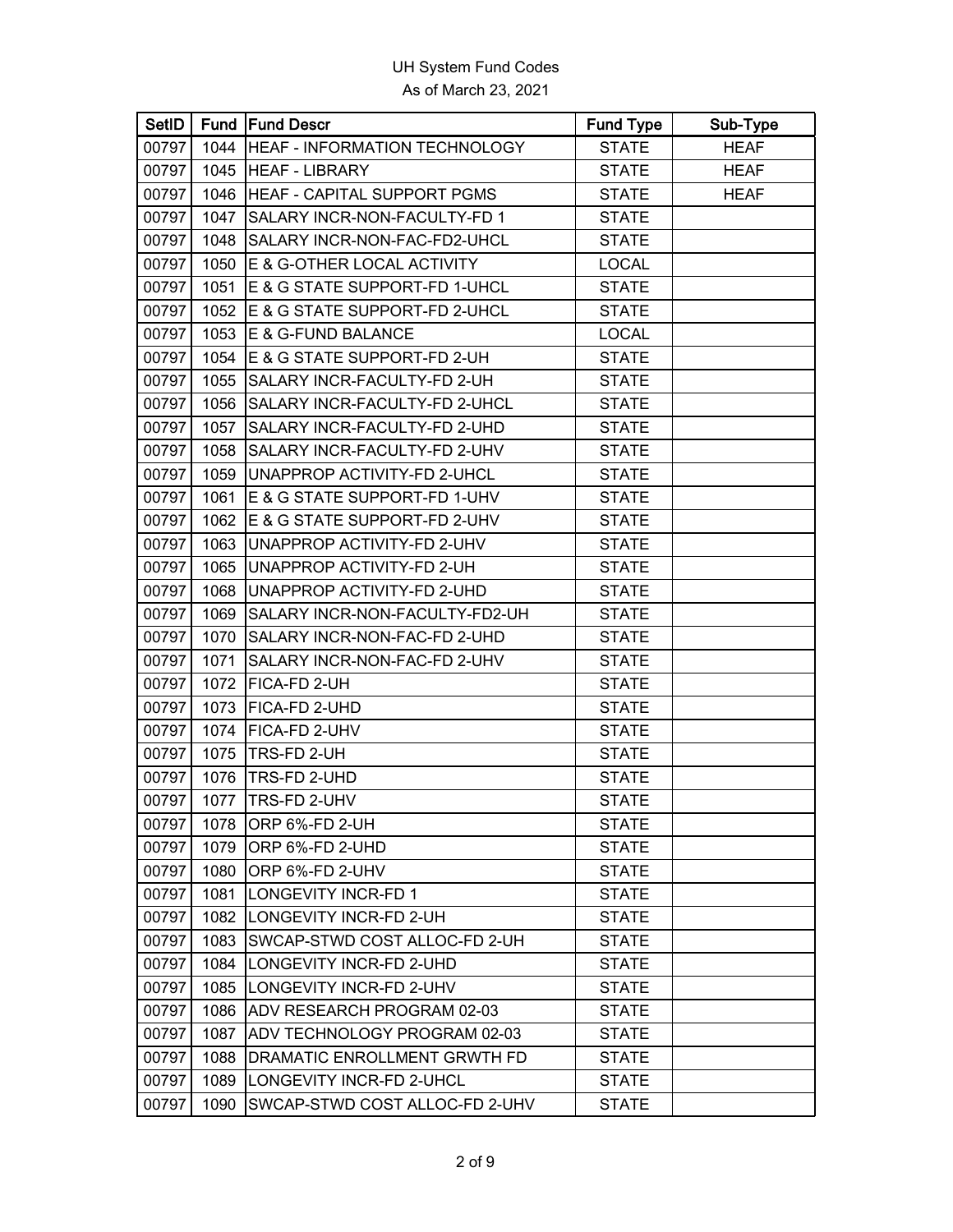| <b>SetID</b> |      | Fund Fund Descr                       | <b>Fund Type</b> | Sub-Type     |
|--------------|------|---------------------------------------|------------------|--------------|
| 00797        | 1091 | ENGINEERING & TECH CONSORTIUM         | <b>STATE</b>     |              |
| 00797        | 1092 | SWCAP-STWD COST ALLOC-FD2-UHCL        | <b>STATE</b>     |              |
| 00797        | 1093 | SWCAP-STWD COST ALLOC-FD2-UHD         | <b>STATE</b>     |              |
| 00797        | 1094 | SORM-CONT APPR HB3976-FD2-UHV         | <b>STATE</b>     |              |
| 00797        | 1095 | SORM-CONT APPR HB3976-FD2-UHCL        | <b>STATE</b>     |              |
| 00797        | 1096 | SORM-CONT APPR HB3976-FD2-UHD         | <b>STATE</b>     |              |
| 00797        |      | 1097   LAMAR IAC SPEC CHEM MECH & INV | <b>STATE</b>     |              |
| 00797        | 1098 | ADV TECHNOLOGY PROGRAM 04-05          | <b>STATE</b>     |              |
| 00797        | 1099 | <b>RESEARCH DEVELOPMENT FD - GR</b>   | <b>STATE</b>     |              |
| 00797        | 1100 | ADVANCED RESEARCH PROG 06-07          | <b>STATE</b>     |              |
| 00797        | 1101 | SPECIAL ITEM APPROPRIATION            | <b>STATE</b>     |              |
| 00797        | 1102 | PREMIUM TUITION-FD 2-UH               | <b>STATE</b>     |              |
| 00797        | 1103 | APPN0809 WIND ENRGY /UHV NURSE        | <b>STATE</b>     |              |
| 00797        | 1104 | HURR KATRINA FINANCIAL NEEDS          | <b>STATE</b>     |              |
| 00797        | 1105 | <b>COMPETITIVE KNOWLEDGE FUND</b>     | <b>STATE</b>     |              |
| 00797        | 1106 | <b>ENGINEERING RECRUITMENT PROG</b>   | <b>STATE</b>     |              |
| 00797        | 1107 | HE PERFORMANCE INCENTIVE INITI        | <b>STATE</b>     |              |
| 00797        | 1108 | FED AMER RECOVRY & REINVST FD         | <b>STATE</b>     | --INACTIVE-- |
| 00797        | 1109 | <b>WIND ENERGY</b>                    | <b>STATE</b>     |              |
| 00797        | 1110 | <b>DISASTER RELIEF</b>                | <b>STATE</b>     |              |
| 00797        | 1111 | ARRA FED FD E&G SUPPORT UHCL          | <b>STATE</b>     | --INACTIVE-- |
| 00797        | 1115 | ARRA-STATE-FORMULA FUNDS              | <b>LOCAL</b>     | --INACTIVE-- |
| 00797        | 1116 | ARRA-STATE-SPECIAL ITEM FUNDS         | <b>LOCAL</b>     | --INACTIVE-- |
| 00797        | 1117 | ARRA-STATE-INCENTIVE FUNDS            | <b>LOCAL</b>     | --INACTIVE-- |
| 00797        | 1118 | PROF NURSING SHORTG REDUC PROG        | <b>STATE</b>     |              |
| 00797        | 1119 | PROMOTE PARTCPTN & SUCCESS            | <b>STATE</b>     |              |
| 00797        | 1120 | <b>TEACHER QUALITY PROGRAM</b>        | <b>STATE</b>     |              |
| 00797        | 1121 | NRUF-AVAIL NATNL RSRCH UNIV FD        | <b>STATE</b>     |              |
| 00797        | 1122 | WORKERS' COMP-HB1025 SEC12 83R        | <b>STATE</b>     |              |
| 00797        |      | 1123 COLLEGE READINESS INITIATIVE     | <b>STATE</b>     |              |
| 00797        |      | 1124 CORE RESEARCH SUPPORT            | <b>STATE</b>     |              |
| 00797        | 1125 | <b>COMPREHENSIVE RESEARCH FUND</b>    | <b>STATE</b>     |              |
| 00797        |      | 1126 HAZLEWOOD REIMBURSEMENT-TVC      | <b>STATE</b>     |              |
| 00797        | 1127 | MILITARY VETERANS EX-HAZLEWOOD        | <b>STATE</b>     |              |
| 00797        | 1128 | EDUCATIONAL AIDE EXEMPT PROG          | <b>STATE</b>     |              |
| 00797        | 1129 | <b>AUTISM PROGRAM</b>                 | <b>STATE</b>     |              |
| 00797        | 1130 | SB500-HURRICANE HARVEY (730)          | <b>STATE</b>     |              |
| 00797        | 1131 | ESF REIMBURSEMENT (HUR HARVEY)        | <b>STATE</b>     |              |
| 00797        | 1132 | SB500-HURRICANE HARVEY (759)          | <b>STATE</b>     |              |
| 00797        | 1133 | SB500-HURRICANE HARVEY (784)          | <b>STATE</b>     |              |
| 00797        | 1134 | SB500-HURRICANE HARVEY (765)          | <b>STATE</b>     |              |
| 00797        | 1135 | TRB-TUIT REV BD HB100 ART3-267        | <b>STATE</b>     |              |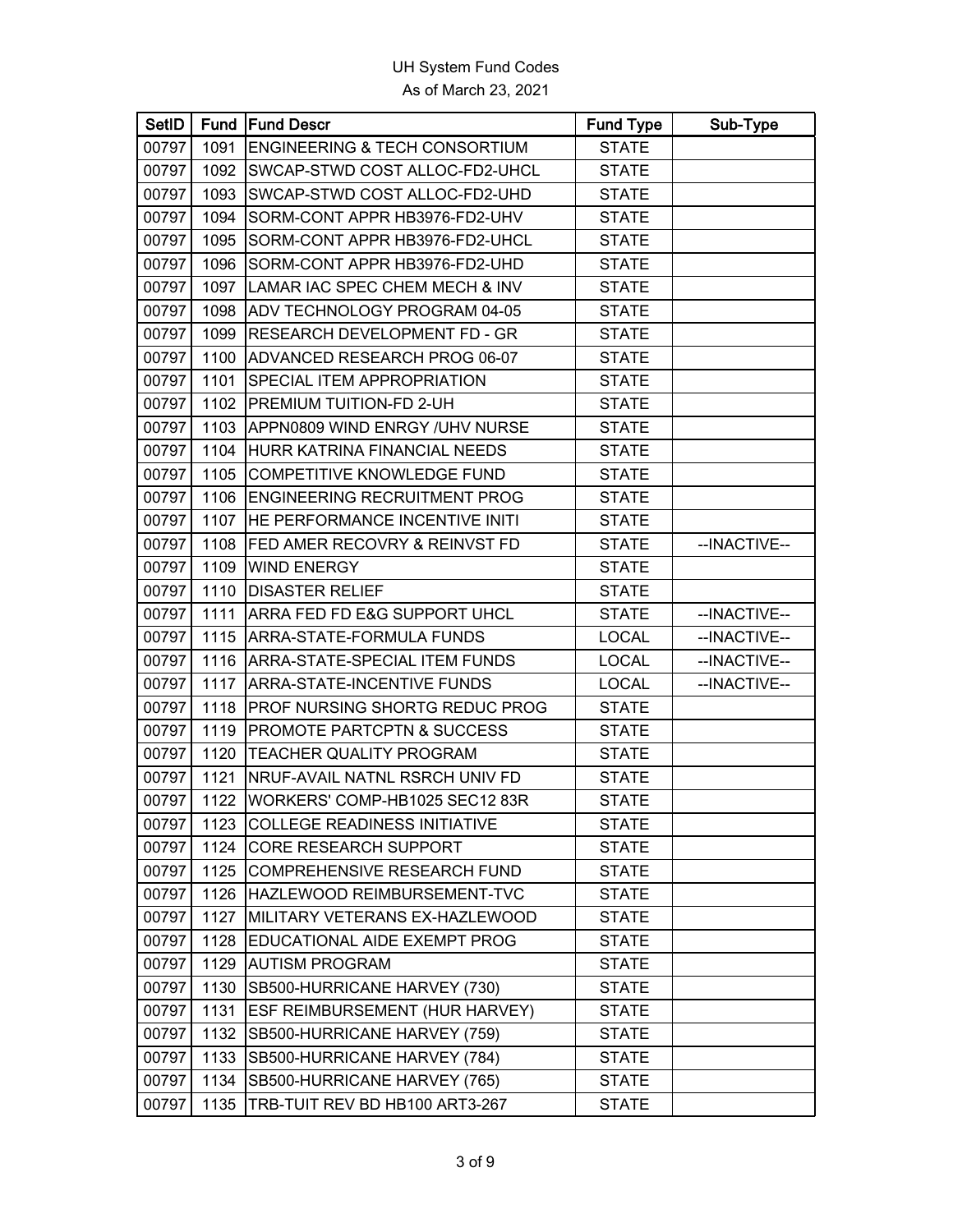| <b>SetID</b> |      | <b>Fund Fund Descr</b>                  | <b>Fund Type</b> | Sub-Type     |
|--------------|------|-----------------------------------------|------------------|--------------|
| 00797        | 1136 | <b>LAW SCHOOL &amp; HOBBY BUILDING</b>  | <b>STATE</b>     |              |
| 00797        | 1137 | STATE GRANT PASS THROUGH THECB          | <b>STATE</b>     |              |
| 00797        | 1138 | TOBACCO-PERMANENT HEALTH FUND           | <b>STATE</b>     |              |
| 00797        | 1139 | <b>GEER FUNDS PASS THROUGH</b>          | <b>STATE</b>     |              |
| 00797        | 1140 | <b>REDUCTION RESERVE ACCOUNT</b>        | <b>STATE</b>     |              |
| 00797        | 1980 | E & G-PENSION MEMO                      | <b>LOCAL</b>     | NON-MONETARY |
| 00797        | 1981 | E & G-OPEB_MEMO                         | <b>LOCAL</b>     | NON-MONETARY |
| 00797        | 2060 | <b>DESIG-SERVICE DEPARTMENTS</b>        | <b>LOCAL</b>     |              |
| 00797        | 2061 | DESIG-SELF-INSURED PLANS                | <b>LOCAL</b>     |              |
| 00797        | 2063 | DESIG-STUDENT FEES-OTHER                | <b>LOCAL</b>     |              |
| 00797        | 2064 | <b>DESIG-TUITION</b>                    | <b>LOCAL</b>     |              |
| 00797        | 2065 | DESIG-TECHNOLOGY FEE (CUF)              | <b>LOCAL</b>     |              |
| 00797        | 2066 | <b>DESIG-LIBRARY USE FEE</b>            | <b>LOCAL</b>     |              |
| 00797        | 2067 | DESIG-INTERNATIONAL EDUC FEE            | <b>LOCAL</b>     |              |
| 00797        | 2068 | DESIG-FED GOVT APPROP                   | <b>LOCAL</b>     |              |
| 00797        | 2069 | DESIG-STATE GOVT APPROP                 | <b>LOCAL</b>     |              |
| 00797        | 2071 | DESIG-LOCAL GOVT APPROP                 | <b>LOCAL</b>     |              |
| 00797        | 2072 | DESIG-INDIRECT COST-FED                 | <b>LOCAL</b>     |              |
| 00797        | 2073 | DESIG-INDIRECT COST-STATE               | <b>LOCAL</b>     |              |
| 00797        | 2074 | DESIG-INDIRECT COST-LOCAL               | <b>LOCAL</b>     |              |
| 00797        | 2075 | <b>DESIG-PRIVATE GIFTS</b>              | <b>LOCAL</b>     |              |
| 00797        | 2076 | DESIG-ENDOWMENT INCOME                  | <b>LOCAL</b>     |              |
| 00797        | 2077 | DESIG-INVESTMENT INCOME                 | <b>LOCAL</b>     |              |
| 00797        | 2078 | DESIG-SALES & SERVICES-E&G              | <b>LOCAL</b>     |              |
| 00797        | 2079 | DESIG-CONSOL UNIV SERVICES FEE          | <b>LOCAL</b>     |              |
| 00797        | 2080 | <b>DESIG-OTHER E&amp;G</b>              | <b>LOCAL</b>     |              |
| 00797        | 2081 | DESIG-ERS 1% GRP INS CONTRIB            | <b>LOCAL</b>     |              |
| 00797        | 2082 | DESIG-P/R RELATED ASSMNT POOL           | <b>LOCAL</b>     |              |
| 00797        | 2083 | <b>DESIG-FED GRANTS &amp; CONTRACTS</b> | <b>LOCAL</b>     |              |
| 00797        | 2084 | DESIG-LOCAL GRANTS & CONTRACTS          | <b>LOCAL</b>     |              |
| 00797        | 2085 | DESIG-PRIVATE GRANT & CONTRACT          | <b>LOCAL</b>     |              |
| 00797        | 2086 | DESIG-INTELLECTUAL PROPERTY             | <b>LOCAL</b>     |              |
| 00797        | 2087 | DESIG-ENDOWMENT ASSESSMENT              | <b>LOCAL</b>     |              |
| 00797        | 2088 | DESIG-BUDGET REDUCTION                  | <b>LOCAL</b>     |              |
| 00797        | 2089 | <b>DESIG-FUND BALANCE</b>               | <b>LOCAL</b>     |              |
| 00797        | 2090 | DESIG-CONSOL SSF WAVR OFF-CAMP          | <b>LOCAL</b>     |              |
| 00797        | 2091 | DESIG-INDIRECT COST                     | <b>LOCAL</b>     |              |
| 00797        | 2160 | DESIG-TUITION-BOARD AUTHORIZED          | <b>LOCAL</b>     |              |
| 00797        | 2164 | <b>DESIG-DIFFERENTIAL DESIG TUIT</b>    | <b>LOCAL</b>     |              |
| 00797        | 2165 | DESIG-INFORMATION RESOURCE FEE          | <b>LOCAL</b>     |              |
| 00797        | 2170 | DESIG-VOLUNTARY STUDENT FEES            | <b>LOCAL</b>     |              |
| 00797        | 2980 | DESIG-PENSION_MEMO                      | <b>LOCAL</b>     | NON-MONETARY |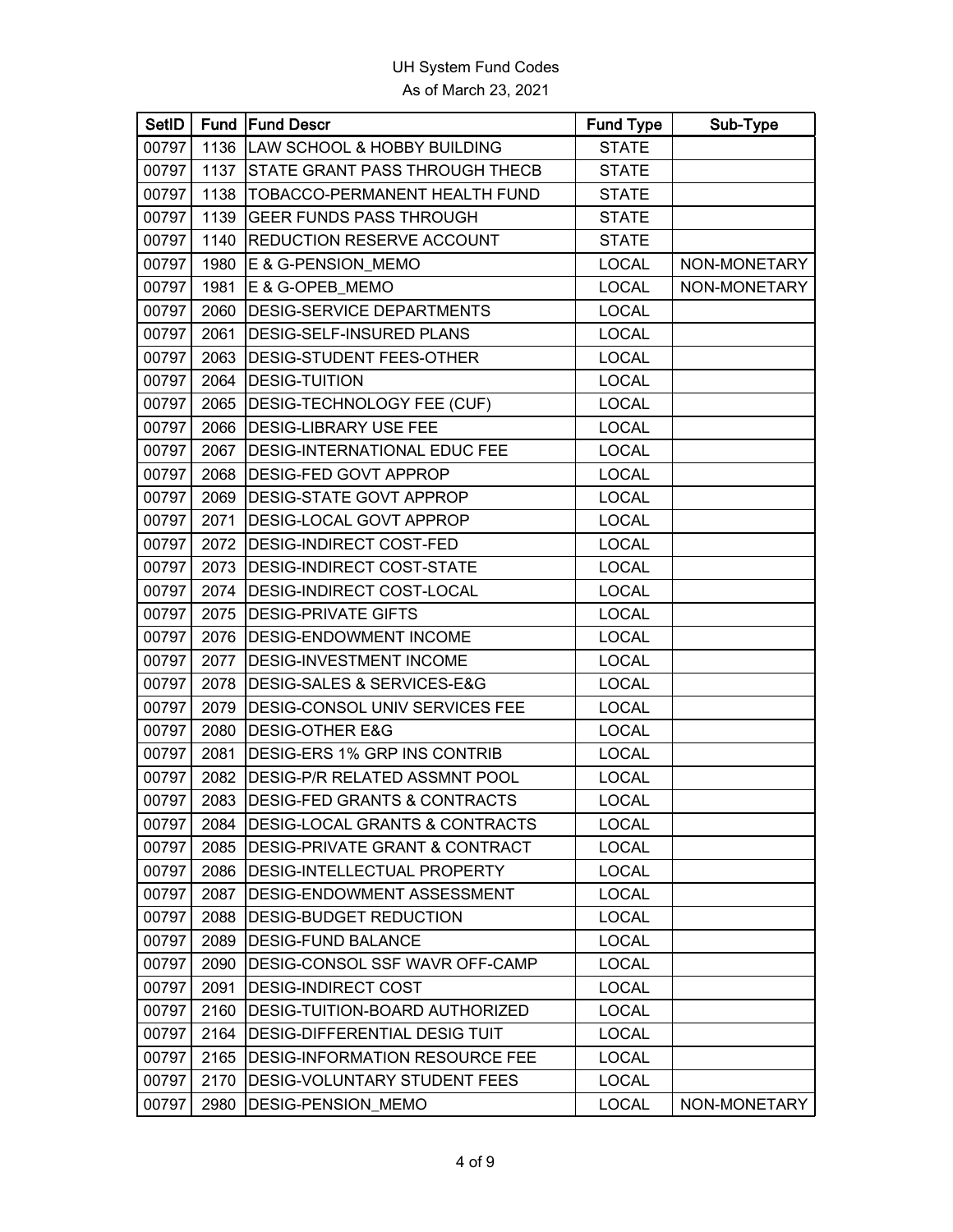| <b>SetID</b> |      | <b>Fund Fund Descr</b>                    | <b>Fund Type</b> | Sub-Type       |
|--------------|------|-------------------------------------------|------------------|----------------|
| 00797        | 2981 | DESIG-OPEB_MEMO                           | <b>LOCAL</b>     | NON-MONETARY   |
| 00797        | 3048 | <b>AUX-STUDENT FEE-OTHER</b>              | <b>LOCAL</b>     |                |
| 00797        | 3049 | <b>AUX-STUDENT SERVICE FEES</b>           | <b>LOCAL</b>     |                |
| 00797        | 3050 | AUX-UNIVERSITY CENTER FEE                 | <b>LOCAL</b>     |                |
| 00797        | 3051 | <b>AUX-HEALTH CENTER FEE</b>              | LOCAL            |                |
| 00797        | 3052 | <b>AUX-REC &amp; WELLNESS CENTER FEES</b> | <b>LOCAL</b>     |                |
| 00797        | 3053 | <b>AUX-PRIVATE GIFTS</b>                  | <b>LOCAL</b>     |                |
| 00797        | 3054 | AUX-INVESTMENT INCOME                     | <b>LOCAL</b>     |                |
| 00797        | 3056 | <b>AUX-SALES &amp; SERVICES</b>           | LOCAL            |                |
| 00797        | 3057 | <b>AUX-OTHER E &amp; G</b>                | <b>LOCAL</b>     |                |
| 00797        | 3059 | <b>AUX-FUND BALANCE</b>                   | <b>LOCAL</b>     |                |
| 00797        | 3060 | AUX-SELF SUPPORTING ENTERPRISE            | <b>LOCAL</b>     |                |
| 00797        | 3980 | AUX-PENSION_MEMO                          | LOCAL            | NON-MONETARY   |
| 00797        | 3981 | AUX-OPEB_MEMO                             | <b>LOCAL</b>     | NON-MONETARY   |
| 00797        | 4024 | RSTR SCH-FED GOVT APPROP                  | <b>LOCAL</b>     | <b>FEDERAL</b> |
| 00797        | 4026 | RSTR SCH-FED GRANT/CONTRACT               | <b>LOCAL</b>     | <b>FEDERAL</b> |
| 00797        | 4027 | <b>RSTR SCH-PRIVATE GIFT</b>              | LOCAL            |                |
| 00797        | 4028 | RSTR SCH-ENDOWMENT INCOME                 | <b>LOCAL</b>     |                |
| 00797        | 4029 | <b>RSTR SCH-OTHER SOURCES</b>             | <b>LOCAL</b>     |                |
| 00797        | 4031 | RSTR GEN-STUDENT FEE-OTHER                | <b>LOCAL</b>     |                |
| 00797        | 4033 | RSTR GEN-STATE GOVT APPROP                | <b>LOCAL</b>     |                |
| 00797        | 4034 | RSTR GEN-FED GRANT/CONTRACT               | <b>LOCAL</b>     | <b>FEDERAL</b> |
| 00797        | 4035 | RSTR GEN-FED P/THRU FM ST AGY             | <b>LOCAL</b>     | <b>FEDERAL</b> |
| 00797        | 4036 | RSTR GEN-FED P/THRU FM ST UNIV            | <b>LOCAL</b>     | <b>FEDERAL</b> |
| 00797        | 4037 | RSTR GEN-STATE GRANT/CONTRACT             | <b>LOCAL</b>     |                |
| 00797        | 4038 | RSTR GEN-ST P/THRU FM ST AGY              | <b>LOCAL</b>     |                |
| 00797        | 4039 | RSTR GEN-ST P/THRU FM ST UNIV             | <b>LOCAL</b>     |                |
| 00797        | 4040 | RSTR GEN-CULLEN ENDOWMENT INC             | <b>LOCAL</b>     |                |
| 00797        | 4041 | <b>RSTR GEN-PRIV GIFTS</b>                | <b>LOCAL</b>     |                |
| 00797        |      | 4042   RSTR GEN-ENDOWMENT INCOME          | <b>LOCAL</b>     |                |
| 00797        | 4043 | RSTR GEN-INVESTMENT INCOME                | <b>LOCAL</b>     |                |
| 00797        | 4044 | RSTR GEN-SALES & SERVICES-E&G             | <b>LOCAL</b>     |                |
| 00797        | 4045 | RSTR GEN-OTHER SOURCES                    | <b>LOCAL</b>     |                |
| 00797        | 4046 | RSTR GEN-CULLEN PROF ENDOW INC            | <b>LOCAL</b>     |                |
| 00797        | 4047 | RSTR GEN-PRIV GRANT/CONTRACT              | <b>LOCAL</b>     |                |
| 00797        | 4048 | RSTR SCH-PRIVATE GRANT/CONTRCT            | <b>LOCAL</b>     |                |
| 00797        | 4049 | RSTR SCH-INVESTMENT INCOME                | <b>LOCAL</b>     |                |
| 00797        | 4050 | RSTR GEN-FUND BALANCE                     | <b>LOCAL</b>     |                |
| 00797        | 4051 | RSTR GEN-CT BAUER ENDOWMNT INC            | <b>LOCAL</b>     |                |
| 00797        | 4052 | RSTR SCH-CULLEN ENDOWMENT INC             | <b>LOCAL</b>     |                |
| 00797        | 4053 | RSTR GEN-GIFT IN KIND SUPP ORG            | <b>LOCAL</b>     |                |
| 00797        | 4994 | RSTR SCH-ENDWMT INC TRIP GIFT             | <b>LOCAL</b>     |                |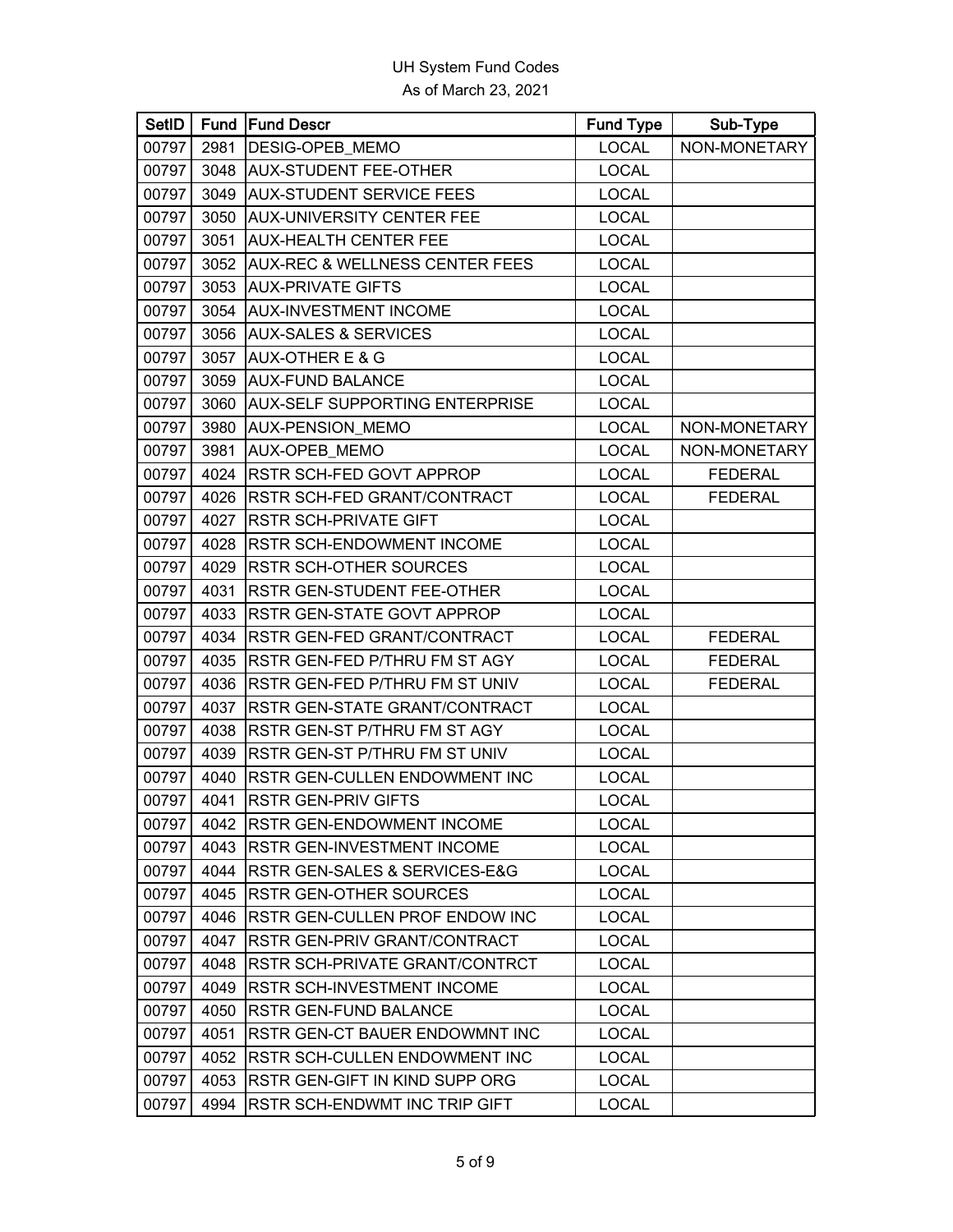| <b>SetID</b> |      | Fund Fund Descr                   | <b>Fund Type</b> | Sub-Type       |
|--------------|------|-----------------------------------|------------------|----------------|
| 00797        | 4995 | RSTR SCH-ENDOW INC TRIP MATCH     | <b>LOCAL</b>     |                |
| 00797        | 4996 | RSTR GEN-ENDWMT INC TRIP GIFT     | <b>LOCAL</b>     |                |
| 00797        | 4997 | RSTR GEN-ENDOW INC TRIP MATCH     | <b>LOCAL</b>     |                |
| 00797        | 4998 | <b>RSTR SCH-TRIP-PRIV GIFT</b>    | <b>LOCAL</b>     |                |
| 00797        | 4999 | <b>RSTR GEN-TRIP-PRIV GIFT</b>    | <b>LOCAL</b>     |                |
| 00797        | 5009 | RSTR-NON-MON GRT/CNTRC-FED        | <b>LOCAL</b>     | NON-MONETARY   |
| 00797        | 5010 | RSTR-NON-MON GRT/CNTRC-FED P/T    | <b>LOCAL</b>     | NON-MONETARY   |
| 00797        | 5013 | <b>RSTR GRNT-FED GRANTS</b>       | <b>LOCAL</b>     | <b>FEDERAL</b> |
| 00797        | 5014 | RSTR GRNT-FED P/T FM TX ST AGY    | <b>LOCAL</b>     | <b>FEDERAL</b> |
| 00797        | 5015 | RSTR GRNT-FED P/T FM TX ST UNV    | <b>LOCAL</b>     | <b>FEDERAL</b> |
| 00797        | 5016 | RSTR G&C-STATE GRANT/CONTRACT     | <b>LOCAL</b>     |                |
| 00797        | 5017 | RSTR G&C-ST P/T FM TX ST AGY      | <b>LOCAL</b>     |                |
| 00797        | 5018 | RSTR G&C-ST P/T FM TX ST UNIV     | <b>LOCAL</b>     |                |
| 00797        | 5019 | RSTR G&C-LOCAL GRANT/CONTRACT     | <b>LOCAL</b>     |                |
| 00797        | 5020 | <b>RSTR G&amp;C-PRIVATE GIFTS</b> | <b>LOCAL</b>     | --INACTIVE--   |
| 00797        | 5021 | <b>RSTR G&amp;C-OTHER</b>         | <b>LOCAL</b>     |                |
| 00797        | 5022 | RSTR G&C-PRIVATE-FOR PROFIT       | <b>LOCAL</b>     |                |
| 00797        | 5023 | RSTR G&C-FED DIRECT LOANS         | <b>LOCAL</b>     | <b>FEDERAL</b> |
| 00797        | 5027 | RSTR G&C-ST P/T NON-OPERATING     | <b>LOCAL</b>     |                |
| 00797        | 5028 | RSTR G&C-RESIDUAL FUNDS           | <b>LOCAL</b>     |                |
| 00797        | 5029 | RSTR G&C-FUND BALANCE             | <b>LOCAL</b>     |                |
| 00797        | 5033 | RSTR G&C-ARRA-FED GRANT/CONTRC    | <b>LOCAL</b>     | <b>FEDERAL</b> |
| 00797        | 5034 | RSTR G&C-ARRA-FED P/T FM TX AG    | <b>LOCAL</b>     | <b>FEDERAL</b> |
| 00797        | 5035 | RSTR G&C-ARRA-FED P/T FM TX UN    | <b>LOCAL</b>     | <b>FEDERAL</b> |
| 00797        | 5036 | RSTR GRNT-FED P/T OTHER           | <b>LOCAL</b>     | <b>FEDERAL</b> |
| 00797        | 5037 | RSTR GRNT/CONTR - P/T OTHER       | <b>LOCAL</b>     |                |
| 00797        | 5043 | RSTR CONTRC-FED CONTRACT          | <b>LOCAL</b>     | <b>FEDERAL</b> |
| 00797        | 5044 | RSTR CONTRC-FED P/T FM ST AGY     | <b>LOCAL</b>     | <b>FEDERAL</b> |
| 00797        | 5045 | RSTR CONTRC-FED P/T FM ST UNV     | <b>LOCAL</b>     | <b>FEDERAL</b> |
| 00797        | 5046 | RSTR CONTRC-FED P/T OTHER         | <b>LOCAL</b>     | <b>FEDERAL</b> |
| 00797        | 5053 | RSTR G&C-HEERF-FED GRT/CNTRCT     | <b>LOCAL</b>     | <b>FEDERAL</b> |
| 00797        | 5054 | RSTR G&C-HEERF-FED PASS TX AGY    | <b>LOCAL</b>     | <b>FEDERAL</b> |
| 00797        | 5055 | RSTR G&C-HEERF-FED PASS TX UNV    | <b>LOCAL</b>     | <b>FEDERAL</b> |
| 00797        | 5056 | RSTR G&C-HEERF-FED PASS OTHER     | <b>LOCAL</b>     | <b>FEDERAL</b> |
| 00797        | 5998 | RSTR G&C-TRIP-PRIV GIFT           | <b>LOCAL</b>     |                |
| 00797        | 5999 | RSTR G&C-TRIP-STATE MATCH (SM)    | <b>LOCAL</b>     |                |
| 00797        | 6003 | <b>UNIVERSITY LOANS</b>           | <b>LOCAL</b>     |                |
| 00797        | 6005 | PERKINS STUDENT LOANS             | <b>LOCAL</b>     |                |
| 00797        | 6006 | OPTOMETRY LOANS                   | <b>LOCAL</b>     |                |
| 00797        | 6007 | PHARMACY LOANS                    | <b>LOCAL</b>     |                |
| 00797        | 6008 | <b>NURSING LOANS</b>              | <b>LOCAL</b>     | <b>FEDERAL</b> |
| 00797        | 6011 | LOAN - NON-MONETARY LOANS         | <b>LOCAL</b>     | NON-MONETARY   |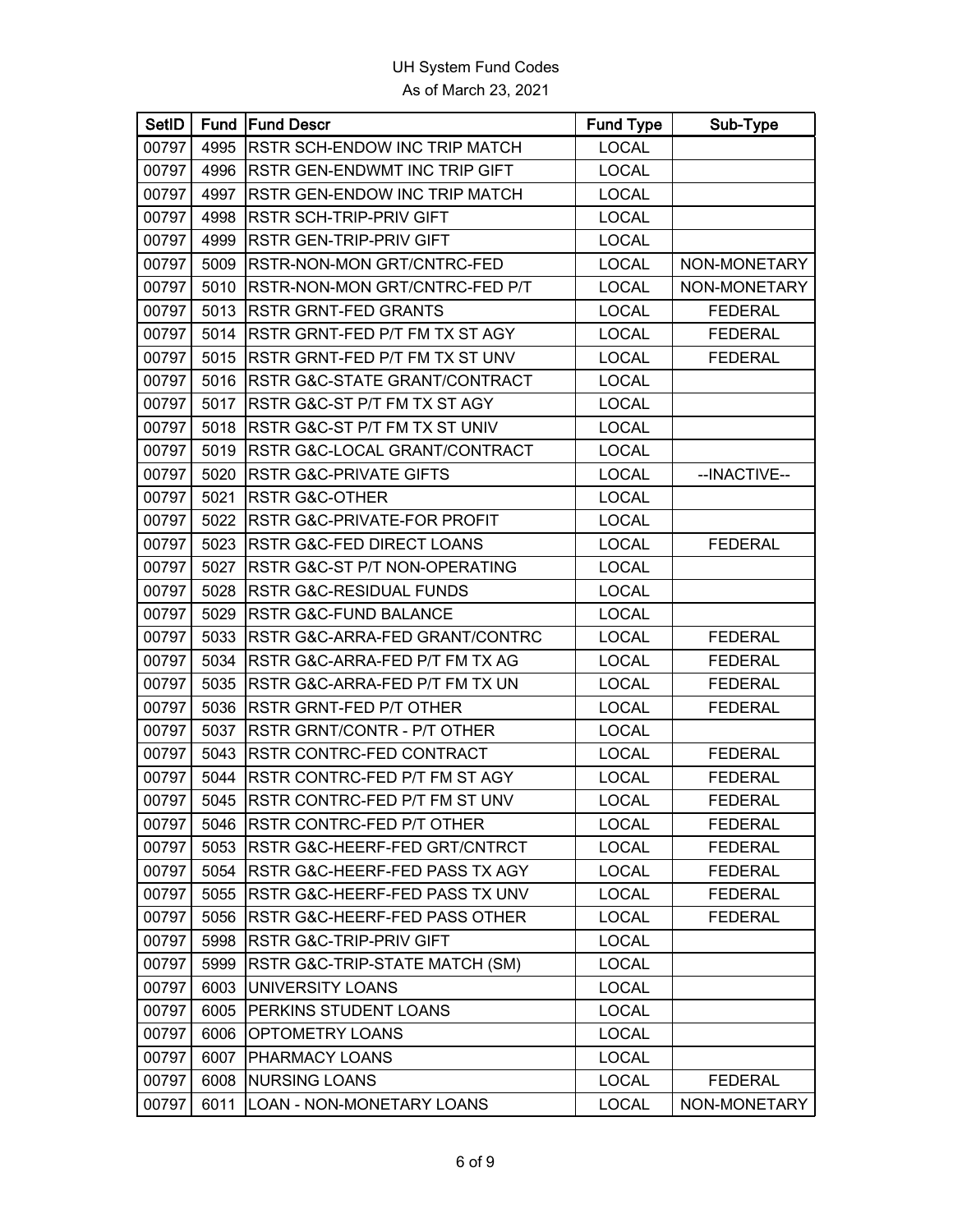| <b>SetID</b> |      | <b>Fund Fund Descr</b>               | <b>Fund Type</b> | Sub-Type    |
|--------------|------|--------------------------------------|------------------|-------------|
| 00797        | 6045 | TRUE ENDOW-RESTR-STDNT AID           | <b>LOCAL</b>     |             |
| 00797        | 6046 | TRUE ENDOW-UNRESTR-STDNT AID         | <b>LOCAL</b>     |             |
| 00797        | 6048 | TERM ENDOW-RESTR-STDNT AID           | <b>LOCAL</b>     |             |
| 00797        | 6051 | QUASI ENDOW-RESTR-STDNT AID          | <b>LOCAL</b>     |             |
| 00797        | 6052 | <b>QUASI ENDOW-UNRESTR-STDNT AID</b> | <b>LOCAL</b>     |             |
| 00797        | 6054 | TERM ENDOW-UNRESTR-STDNT AID         | <b>LOCAL</b>     |             |
| 00797        | 6061 | TRUE ENDOW-RESTR-GEN PURP            | <b>LOCAL</b>     |             |
| 00797        | 6062 | TRUE ENDOW-UNRESTR-GEN PURP          | <b>LOCAL</b>     |             |
| 00797        | 6063 | TERM ENDOW-RESTR-GEN PURP            | <b>LOCAL</b>     |             |
| 00797        | 6064 | TERM ENDOW-UNRESTR-GEN PURP          | <b>LOCAL</b>     |             |
| 00797        | 6065 | <b>QUASI ENDOW-RESTR-GEN PURP</b>    | <b>LOCAL</b>     |             |
| 00797        | 6066 | QUASI ENDOW-UNRESTR-GEN PURP         | <b>LOCAL</b>     |             |
| 00797        | 6700 | <b>QUASI ENDOW-UNRESTR GROWTH</b>    | <b>LOCAL</b>     |             |
| 00797        | 6999 | TRUE ENDOW-RESTR-TRIP-GEN PURP       | <b>LOCAL</b>     |             |
| 00797        | 7002 | PLANT ASSET-LIBRARY BK-NONDEPR       | <b>LOCAL</b>     |             |
| 00797        | 7003 | PLANT ASSET-MUSEUM/ART-NONDEPR       | <b>LOCAL</b>     |             |
| 00797        | 7004 | PLANT ASSET-INFRASTRUCTURE           | <b>LOCAL</b>     |             |
| 00797        | 7005 | PLANT ASSET-LAND                     | <b>LOCAL</b>     |             |
| 00797        | 7006 | PLANT ASSET-BUILDINGS                | <b>LOCAL</b>     |             |
| 00797        | 7007 | PLANT ASSET-FACIL & OTH IMPROV       | <b>LOCAL</b>     |             |
| 00797        | 7008 | PLANT ASSET-CONSTRUCTION             | <b>LOCAL</b>     |             |
| 00797        | 7009 | PLANT ASSET-EQUIPMENT                | <b>LOCAL</b>     |             |
| 00797        | 7010 | PLANT ASSET-LIBRARY BOOKS-DEPR       | <b>LOCAL</b>     |             |
| 00797        | 7011 | PLANT ASSET-MUSEUM/ART CO-DEPR       | <b>LOCAL</b>     |             |
| 00797        | 7012 | PLANT ASSET-BONDED DEBT              | <b>LOCAL</b>     |             |
| 00797        | 7013 | PLANT ASSET-VEHCLE, BOAT, ARCRFT     | <b>LOCAL</b>     |             |
| 00797        | 7014 | PLANT ASSET-DEPRECIATION             | <b>LOCAL</b>     |             |
| 00797        | 7015 | PLANT ASSET - CAPITAL OUTLAY         | <b>LOCAL</b>     |             |
| 00797        | 7016 | R&R-RESTR-REV BONDS PAYABLE          | <b>LOCAL</b>     |             |
| 00797        |      | 7017   R&R-RESTR-REV BOND PROCEEDS   | <b>LOCAL</b>     |             |
| 00797        | 7018 | R&R-RESTR-HEAF BOND PROCEEDS         | <b>LOCAL</b>     | <b>HEAF</b> |
| 00797        | 7019 | R&R-RESTR-CURRENT RESTR FDS          | <b>LOCAL</b>     |             |
| 00797        | 7020 | R&R-RESTR-AD VALOREM                 | <b>LOCAL</b>     |             |
| 00797        | 7021 | R&R-RESTR-ST APPR-HEAF GENERAL       | <b>STATE</b>     | <b>HEAF</b> |
| 00797        | 7022 | R&R-CAP-INVEST INCOME & OTHER        | <b>LOCAL</b>     |             |
| 00797        | 7023 | R&R-CAP-DESIGNATED FUNDS             | <b>LOCAL</b>     |             |
| 00797        | 7024 | R&R-CAP-AUXILIARY ENTERPRISE         | <b>LOCAL</b>     |             |
| 00797        | 7025 | R&R-CAP-GEN CONSTRUCTION FDS         | <b>LOCAL</b>     |             |
| 00797        | 7026 | R&R-CAP-SYSTEM ADMIN                 | <b>LOCAL</b>     |             |
| 00797        | 7027 | R&R-UNALL-GEN CONSTRUC FNDS          | <b>LOCAL</b>     |             |
| 00797        | 7028 | R&R-UNALL-INVEST INC/OTHER           | <b>LOCAL</b>     |             |
| 00797        | 7029 | UNEXP-RESTR-ST APPR-RSCH DV FD       | <b>STATE</b>     |             |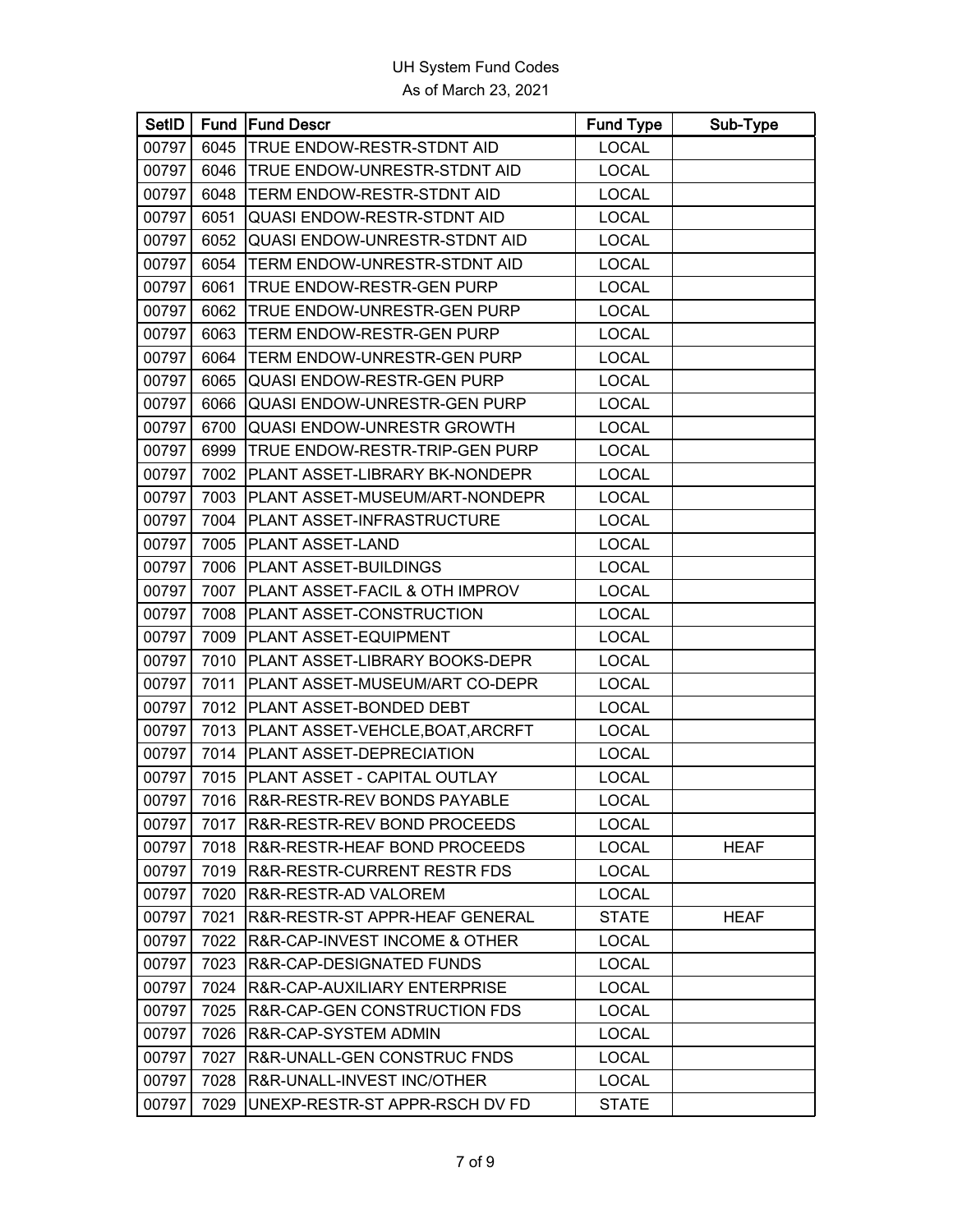| <b>SetID</b> |      | <b>Fund Fund Descr</b>         | <b>Fund Type</b> | Sub-Type     |
|--------------|------|--------------------------------|------------------|--------------|
| 00797        | 7030 | UNEXP-RESTR-REV BONDS PAYABLE  | <b>LOCAL</b>     |              |
| 00797        | 7031 | UNEXP-RESTR-REV BOND PROCEEDS  | <b>LOCAL</b>     |              |
| 00797        | 7032 | UNEXP-RESTR-HEAF BOND PROCEEDS | <b>LOCAL</b>     | <b>HEAF</b>  |
| 00797        | 7033 | UNEXP-RESTR-CURRENT RESTR FDS  | <b>LOCAL</b>     |              |
| 00797        | 7034 | UNEXP-RESTR-AD VALOREM         | <b>LOCAL</b>     |              |
| 00797        | 7035 | UNEXP-RESTR-ST APPR-HEAF GENRL | <b>STATE</b>     | <b>HEAF</b>  |
| 00797        | 7036 | UNEXP-CAP-INVEST INCOME/OTHER  | <b>LOCAL</b>     |              |
| 00797        | 7037 | UNEXP-CAP-DESIGNATED FUNDS     | <b>LOCAL</b>     |              |
| 00797        | 7038 | UNEXP-CAP-AUXILIARY ENTERPRISE | <b>LOCAL</b>     |              |
| 00797        | 7039 | UNEXP-CAP-GEN CONSTRUCTION FDS | <b>LOCAL</b>     |              |
| 00797        | 7040 | UNEXP-UNALL-GEN CONSTRUC FNDS  | <b>LOCAL</b>     |              |
| 00797        | 7041 | UNEXP-UNALL-INVEST INC/OTHER   | <b>LOCAL</b>     |              |
| 00797        | 7042 | UNEXP-RESTR-ST APPR-HEAF CAPTL | <b>STATE</b>     | <b>HEAF</b>  |
| 00797        | 7043 | UNEXP-RESTR-ST APPR-E&G FD1-UH | <b>STATE</b>     |              |
| 00797        | 7044 | R&R-RESTR-ST APPR-E&G-FD2-UH   | <b>STATE</b>     |              |
| 00797        | 7045 | R&R-RESTR-ST APPR-HEAF RES/TCH | <b>STATE</b>     | <b>HEAF</b>  |
| 00797        | 7046 | R&R-RESTR-ST APPR-HEAF INFO TE | <b>STATE</b>     | <b>HEAF</b>  |
| 00797        | 7047 | R&R-RESTR-ST APPR-HEAF CAPITAL | <b>STATE</b>     | <b>HEAF</b>  |
| 00797        | 7048 | R&R-RESTR-ST APPR-E&G FD1-UH   | <b>STATE</b>     |              |
| 00797        | 7049 | R&R-RESTR-ST APPR-TIER1 TX EXL | <b>STATE</b>     |              |
| 00797        | 7050 | UNEXP-RESTR-ST APPR-SYS CSA    | <b>STATE</b>     |              |
| 00797        | 7051 | UNEXP-RESTR-ST AP-E&G FD1-UHCL | <b>STATE</b>     |              |
| 00797        | 7052 | R&R-RESTR-ST APPR-HEAF BUD RED | <b>STATE</b>     | <b>HEAF</b>  |
| 00797        | 7053 | R&R-RESVD-EQUIP-INCIDENTAL FEE | <b>LOCAL</b>     |              |
| 00797        | 7054 | R&R-RESTR-ST APPR-SYS CSA      | <b>STATE</b>     |              |
| 00797        | 7055 | UNEXP-RESTR-ST AP-E&G FD2-UHCL | <b>STATE</b>     |              |
| 00797        | 7056 | PLANT ASSET-COMM PAPER DEBT    | <b>LOCAL</b>     |              |
| 00797        | 7057 | RTRMT OF INDBTNS P&I-COMM PAPR | <b>LOCAL</b>     |              |
| 00797        | 7058 | RTRMT OF INDEBTEDNESS-P & I    | <b>LOCAL</b>     |              |
| 00797        | 7059 | RTMNT OF INDEBTEDNESS-ESCROW   | <b>LOCAL</b>     | NON-MONETARY |
| 00797        | 7060 | R&R-CAP-DESIGNATED PASS THRU   | <b>LOCAL</b>     |              |
| 00797        | 7061 | R&R-CAP-DESIG TUITION FUNDS    | <b>LOCAL</b>     |              |
| 00797        | 7063 | R&R-RESTR-ST APPR-E&G FD1-UHCL | <b>STATE</b>     |              |
| 00797        | 7064 | R&R-RESTR-ST APPR-E&G FD2-UHCL | <b>STATE</b>     |              |
| 00797        | 7065 | R&R-RESTR-ST APPR-RSCH DEV FD  | <b>STATE</b>     |              |
| 00797        | 7066 | R&R-RESTR-COMM PAPER PAYABLE   | <b>LOCAL</b>     |              |
| 00797        | 7067 | R&R-RESTR-COMM PAPER PROCEEDS  | <b>LOCAL</b>     |              |
| 00797        | 7069 | UNEXP-CAP-DESIG TUITION FUNDS  | <b>LOCAL</b>     |              |
| 00797        | 7070 | PLANT ASSET-OTHR CAPTL-NONDEPR | <b>LOCAL</b>     |              |
| 00797        | 7071 | PLANT ASSET-OTHER CAPITAL-DEPR | <b>LOCAL</b>     |              |
| 00797        | 7072 | PLANT ASSET-EQPT/TRUST-NONDEPR | <b>LOCAL</b>     |              |
| 00797        | 7073 | PLANT ASSET-INTANGIBLE DEPREC  | <b>LOCAL</b>     |              |